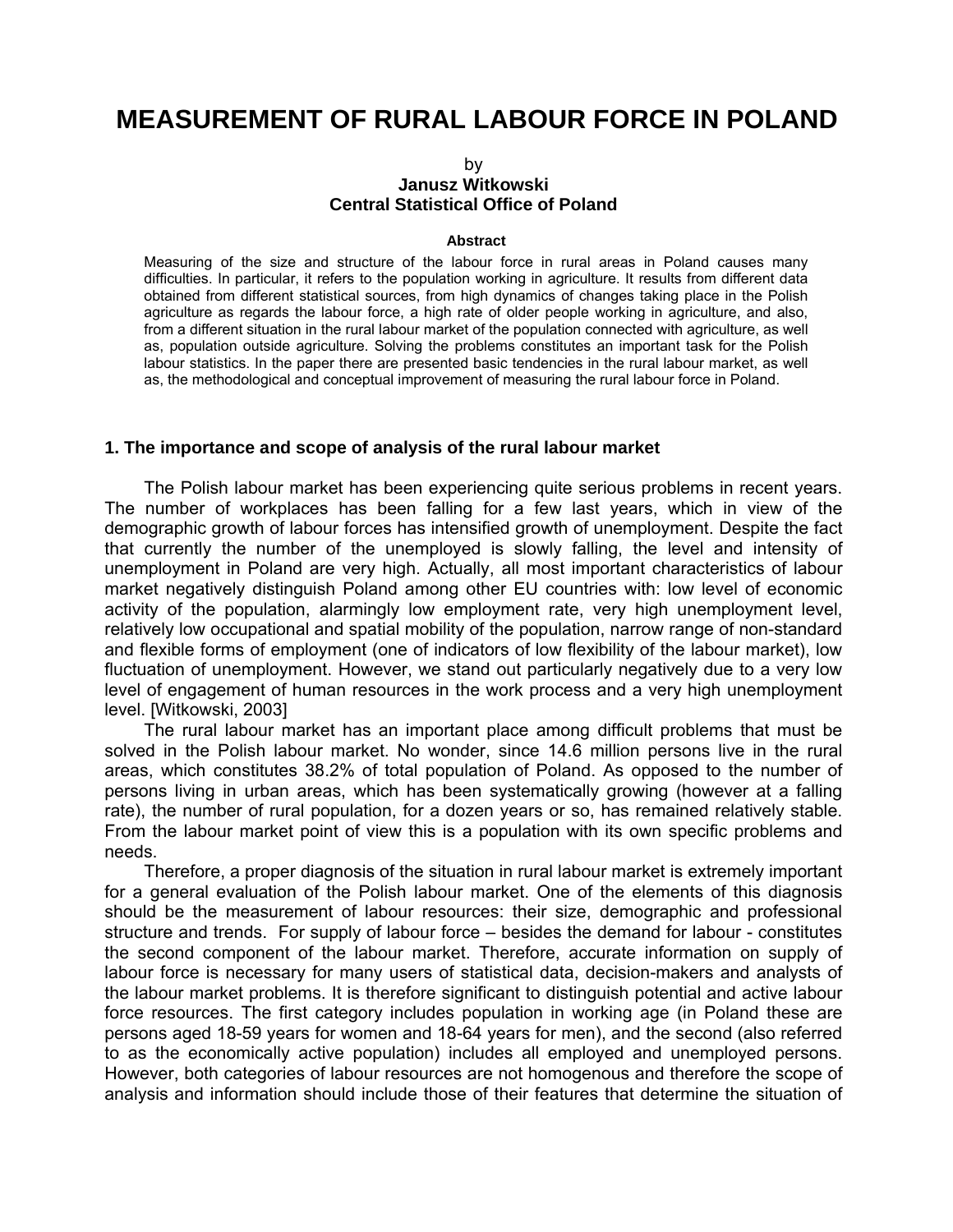certain population groups in the labour market. We shall focus our considerations on the active resources of the Polish labour force.

 Fundamental information on labour force resources obviously refers to their size. There are a number of factors influencing the size of supply of labour resources that are subject to rather dynamic changes within a relatively short period of time. Poland has been a good example, since in the last decade we have noted quite significant increments of working age population, which have also had an impact on size of active resources of the labour force. Demographic situation was the most important factor determining these changes, although other factors influencing the size of labour resources (earlier retirements, gaining of preretirement benefits, passing on to pensions, continuation of education etc.) were also of significant value. Full evaluation of the labour force supply requires therefore measurement of changes in its volume and factors that determine these changes.

 However, from the point of view of the needs of labour market analysis, information on the size of labour force resources is insufficient. Since it is the structural characteristic of economically active population which is important. It often decides on professional opportunities and perspectives of a certain population. From this point of view the most important is demographic and professional features.

 The category of potential resources of labour force alone considers age as a distinguishing criterion for this population, but age is also a significant attribute with regard to economically active population. Therefore, knowledge of the labour force structure by age is crucial information. Particularly, it is important for rural population in Poland because for many years the main characteristic of Polish private farms has been a large share of farmers in advanced working age and post-working age. Knowledge of this structure is therefore important decision factor for search of certain social solutions or solutions connected with improvement of economic efficiency in agriculture. Also the information on gender structure of labour force resources is of importance for the analysis.

 Expectations of employers and the labour market towards new employees have been changing quite rapidly in the contemporary world. Also requirements towards already employed persons have been changing. Following these requirements is possible only through systematic professional training, and actually self-education throughout the entire life. Labour market requirements constitute also an important challenge for school education system, since qualifications of graduates often decide on possibilities of finding a workplace and professional opportunities. For that reason professional and qualification structure of the labour force are an important element of labour market analysis and a premise for decision making on improvement of the educational system.

 It is worth drawing attention to one more aspect of labour force resources' analysis, namely its spatial cross-section. Territorial differentiation of situation in the labour market has been an attribute characteristic for every country. In Poland, it has been exceptionally strong, particularly at the level of local labour markets. Of course there are a lot of factors that cause such differences and generally they are both on the demand and supply sides of the labour force. Analysis of these differences can facilitate undertaking of appropriate actions that enable better balancing of the labour market, also within the scope of labour force supply. In Poland, small spatial mobility of rural population has been well known for many years, which, combined with strong spatial differentiation of demographic increase of labour force has had a substantial influence on unemployment formation. Educational gap of population living in rural areas, particularly agricultural population limiting possibilities of finding appropriate workplaces by this population, has also been known. This reduces also the scale of occupational mobility that is so needed, particularly in terms of transformation of the economy.

 The result of the above considerations is that demand for information on rural labour force is very wide and includes, in conjunction with its spatial distribution, many demographic and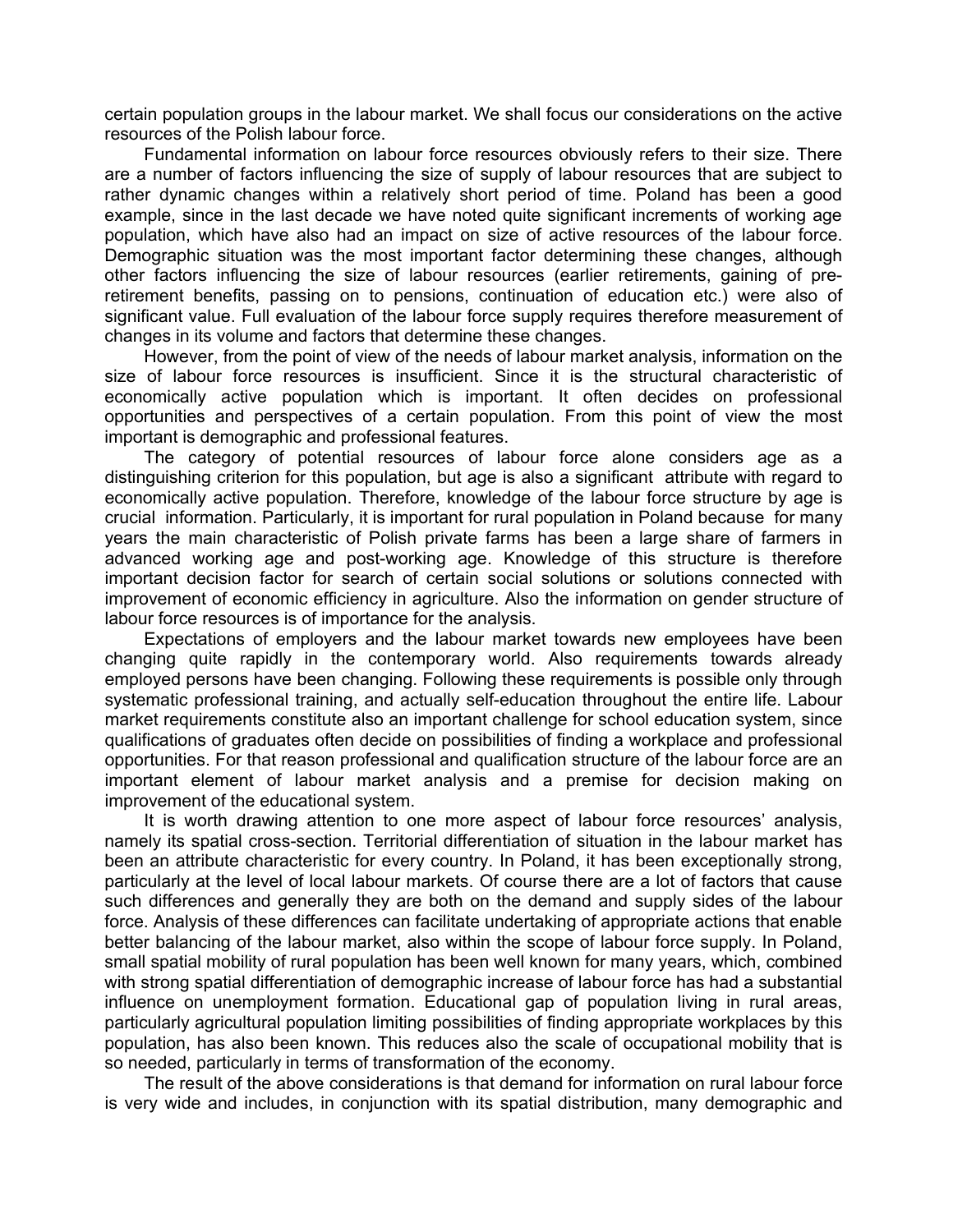professional characteristics of economically active population. Such information is necessary with high frequency and for a long term, so that evaluation of fundamental trends in the labour market is possible. Construction of information system on the labour market in Poland, including the rural labour market, is heading precisely in this direction.

# **2. Population censuses as the fundamental source of information**

 Such complex range of information on rural labour force is provided only by population censuses. There are a number of qualities of such survey, which decide on its importance for analysis of the rural labour force. First of all, it is a significant fact that on the grounds of this survey, according to homogeneous methodology, we can distinguish all most important population categories: economically active, the employed, the unemployed and also economically inactive persons. The latest results of the 2002 census in Poland (Population and Housing Census 2002) will allow distinguishing a methodologically homogeneous category of economically active population and characterizing it in detail. This analysis may include both elements of the structure of economically active population (in terms of its demographic, social and professional features), as well as evaluation of the intensity of economic activity of the population (applying economic activity factors).

 The results of the population census allow also for a detailed description of both subpopulations of economically active population: the employed and the unemployed. From the point of view of the economy, employed population is the leading category, as it reflects capability of jobs creation by the economy, defines qualification and professional requirements towards the employed population. The employed population, therefore, pictures quantitative and qualitative demand of the economy for labour resources. Therefore, analysis of the actual condition and structure of the employed population, and also evaluation of changes of this population in time, are the necessary components of analysis of the situation in the rural labour market. It should also include many features, of which the most important are: qualifications and demographic properties of the employed, type of activities of entities where they are employed, and broadly understood work conditions.

 However, in current circumstances, the evaluation of professional structure of the population working in rural areas has gained special importance. During the transformation period, economic demand for certain qualifications of employees changed considerably, what was not always reflected in the professional structure of the supply of labour force. This mismatching of supply and demand structure according to qualifications (particularly according to professions) obviously had an impact on high unemployment. Nevertheless**,** larger dynamics of changes, including adjustment of labour force qualifications, has occurred in urban labour market. In rural areas these processes occurred with delay and in a smaller scale. Results of the 2002 population census allow for a quite in-depth analysis of population's professional structure and evaluation of its changes during the transformation. This has been a considerable enrichment of our knowledge on occupational mobility of our country's population, including the rural population. Awareness of the educational and qualification gap between populations living in rural and urban areas should constitute an important premise for educational policy in our country. Therefore, if acceleration of development in rural areas is the important objective of macroeconomic policy, then elimination of this educational gap, as obstacle of economic development, is the crucial task.

 For labour statistics, a particularly important task is to gather detailed information on population employed on private farms. In case of the Polish agriculture, which employs a relatively high number of persons, constitute a relatively large percent of the total number of the employed persons, demand for such data is very urgent. During the transformation, the Agricultural Census in 1996 was the first survey with so broad character that provided detailed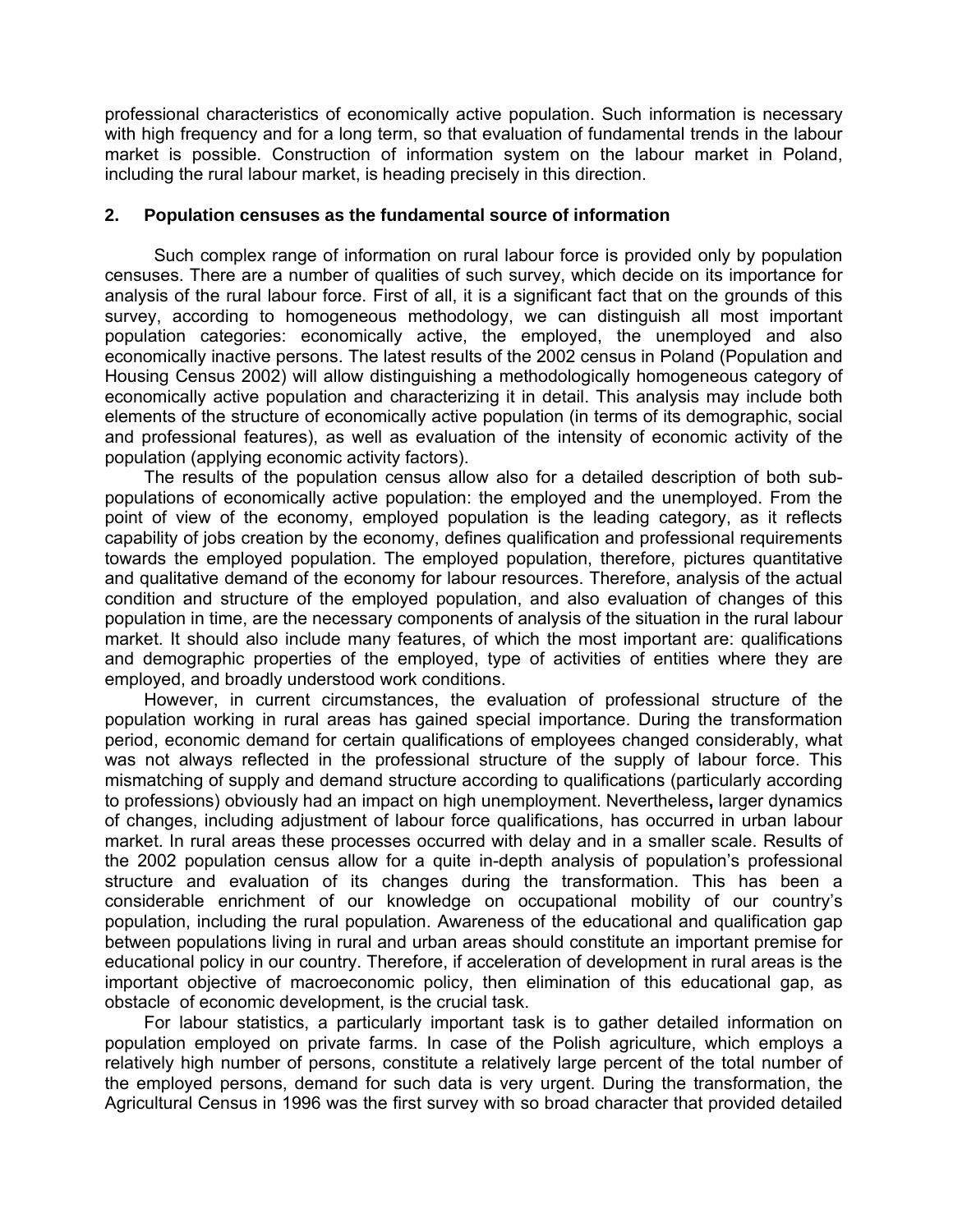information on population employed in agriculture. Results of this census, however, disclosed a different number of persons employed in agriculture as compared to other sources of data, in particular with data from the Labour Force Survey. Due to these discrepancies, for some years the number of persons employed on private farms was considered unchanged and determined on the basis of the agricultural census. However, this was not a correct solution since, as a matter of fact; it overlooked changes that occurred in the Polish agriculture within the last few years. This was disclosed by latest data from the Population and Housing Census, which with reference to the number of the employed on private farms differs considerably from the previous estimates.

 A large number of these persons could give up working on a farm without any consequences for its output. Actually we observe here the phenomenon of hidden unemployment. Results of the census allow for estimation of the size of hidden unemployment on private farms as well as many of most important demographic, social and professional features of the population redundant in agriculture. This is a very important value of the census for analysis of rural and agricultural labour market. Simultaneously, by comparing data from the Population and Housing Census 2002 with Agricultural Census 1996, one can illustrate the main trends of changes in the employed population, including population redundant in agriculture.

 One of the problems of rural labour market is the unemployment. To a large extent it is peculiar, because it partially results from liquidation of the previous state owned farms, from a lower – than some years ago - number of commuters living in rural areas and working in towns and limited development possibilities for the majority of rural areas. Therefore, a survey on rural unemployment is an important element for diagnosis of the rural labour market. Because of the methodology, applied in the population census to analyze population's economic activity, this source of data provides the best information on rural unemployment. Of importance, for this evaluation, is also the full international comparability of the population census data on unemployment in general, including also rural areas and the possibility to present the scale of unemployment risk with regard to different groups of rural population.

 Hidden unemployment, in the first place on private farms, has been a distinct problem in rural areas. This happens because the Polish agriculture has still been characterized by a large agrarian dispersion, large proportion of small farms and agricultural plots, relatively small yield of marketable agricultural products and a large proportion of farms producing for their own needs. These features of the Polish agriculture cause that we observe employment that is redundant from the economic point of view. Difficult situation in the rural labour market, relatively large families and households of population connected with private farms, favor employment in the farm of all members of the household, who are capable of working. According to international recommendations, all persons who during the week assist in farm work for at least one hour, are classified as the employed. These criteria cause that most of persons connected with a farm are accounted for as the employed. Meanwhile, this rule of solidarism of household members has frequently had no economic justification. This is how the hidden unemployment on private farms has occurred. Results of the census allow describing the hidden unemployment not only according to its size but also according to characteristic of persons considered redundant at work on a farm.

 Following advantage of the census is the possibility to analyze the situation in rural labour market from any spatial profile. In terms of a strong spatial differentiation of rural labour market, there is a large demand for information that will allow for a detailed evaluation of situation at the level of local labour markets. Data of this type, meeting standards of international statistics and enabling survey of rural labour market at the lowest level of spatial division (administrative), have been available for the first time in the whole transformation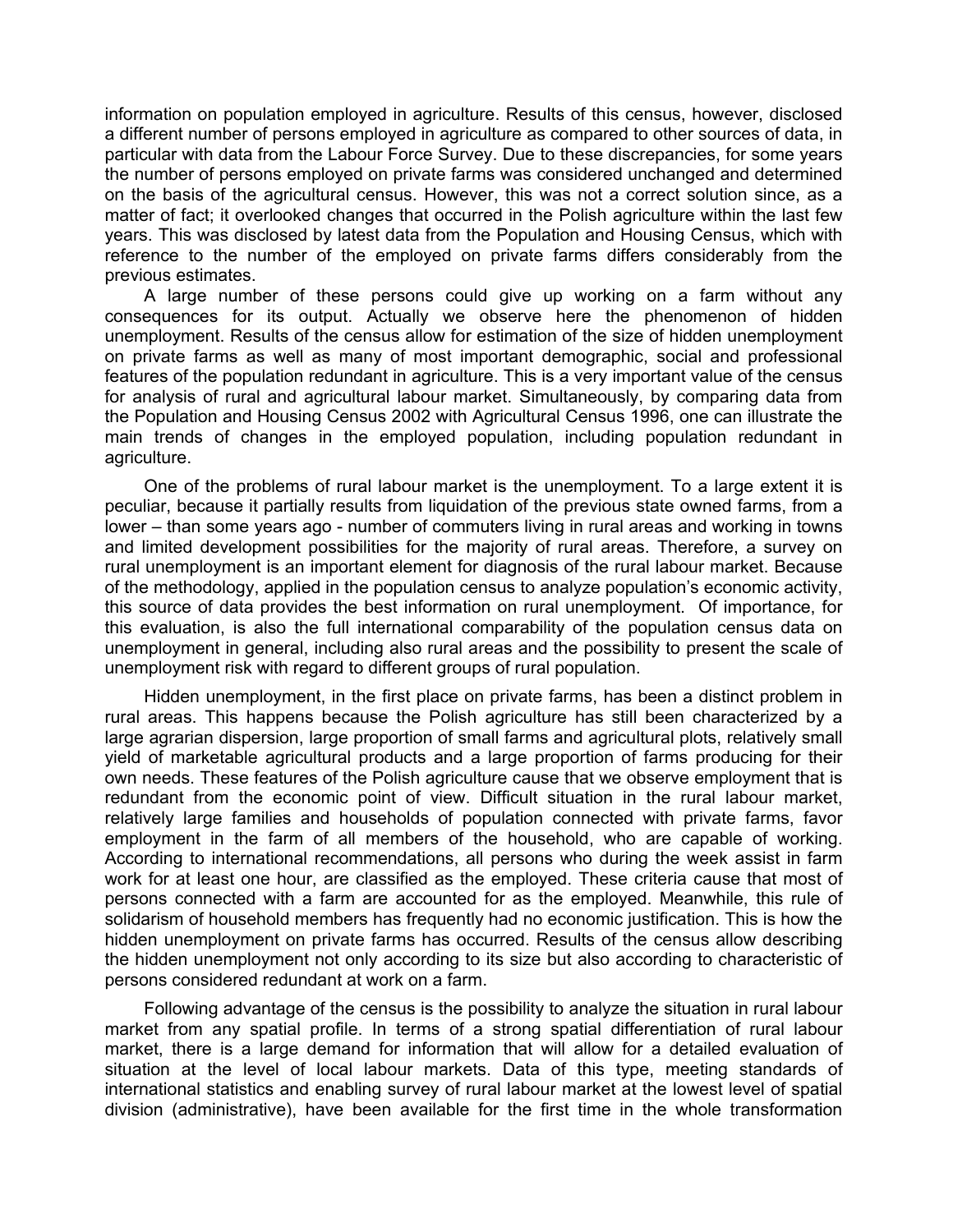period. Full integration of the results of the Population and Housing Census with the results of Agricultural Census (both were completed simultaneously in 2002) provides previously unavailable information (in such scope and with such accuracy) on the rural labour market, and on the labour resources in rural areas. Therefore, there is no question that the census is by far the most useful source of information on the rural labour market, on labour resources and their demographic, social and professional qualities, and also their application in work process.

# **3. The employed and the unemployed population in rural areas**

 Using the results of the Population and Housing Census we can ascertain that in the year 2002 over 11.512 thous. persons aged 15 years and more lived in the rural areas. Most of them were economically active – over 6,329 thous. persons, i.e. 56.3% of total rural population of this age. The employed population, however accounted for only almost 5.1 million, i.e. 45.2% of rural population. The census disclosed also that most of rural population works outside of their farms. This is a population of approximately 3.2 million persons, i.e. 63% of the total employed rural inhabitants. Persons employed exclusively or mainly on their own farms are thus in minority, for their number equals 1,868 thous. persons. These are not all employed in agriculture, since a part of them lives in towns. The total number of the employed in agriculture equals 1.967 thous. persons, therefore those rural inhabitants employed on their own farms constitute 95% of the total number of the agricultural employment.

 However, it should be noted that by means of the number of employed on private farms the current situation has been substantially different than a few years ago. Still, in 1996 the Agricultural Census disclosed that 4,659 thous. persons worked exclusively or primarily on private farms, i.e. 28.7% of the total number of the employed in Poland. Because for the first time, in a general survey such as Agricultural Census, the international definition of an employed person was applied (poorly reflecting the Polish agricultural reality), this number had been overestimated. In particular it referred to the number of persons employed in agricultural plots (up to 1 hectare of agricultural land). On private farms (over 1 hectare) the number of the employed was smaller, but also high since it exceeded 3,836 thous. persons (24.2% of all the employed). Meanwhile, the latest data from the Population and Housing Census (2002) indicate that the number of the employed exclusively or primarily on private farms has been substantially smaller and it constitutes currently 14.9% of the total number of the employed in Poland.

 Few factors made impact on changes of the number of the employed on private farms in Poland. One of them was the change of the definition of a person employed on private farm in agriculture, applied in censuses of 2002, as compared to international definition applied in the Agricultural Census of 1996. The new definition of persons employed in agriculture did not include those employed exclusively or primarily on farms with area over 1 hectare that produced exclusively for their own needs. It did not include also persons employed in agricultural plots producing exclusively or primarily for own needs and owners of livestock, production of which was intended exclusively or primarily for their own needs. The change of the definition did not have a decisive meaning, since the number of the employed on private farms declined for this reason by only 359 thous. persons.

 Therefore, there is no question that significant transformations have been taking place in the Polish agriculture, with regard to different sides of its functioning, also including the employed population. *[Evolution, 2003; Regional differentiations, 2003].* They are reflected in the following changes:

− in comparison to 1996, the number of population aged 15 years and more in households with a user of farm (rural population) has fallen by 418 thous. persons (by 4.8%),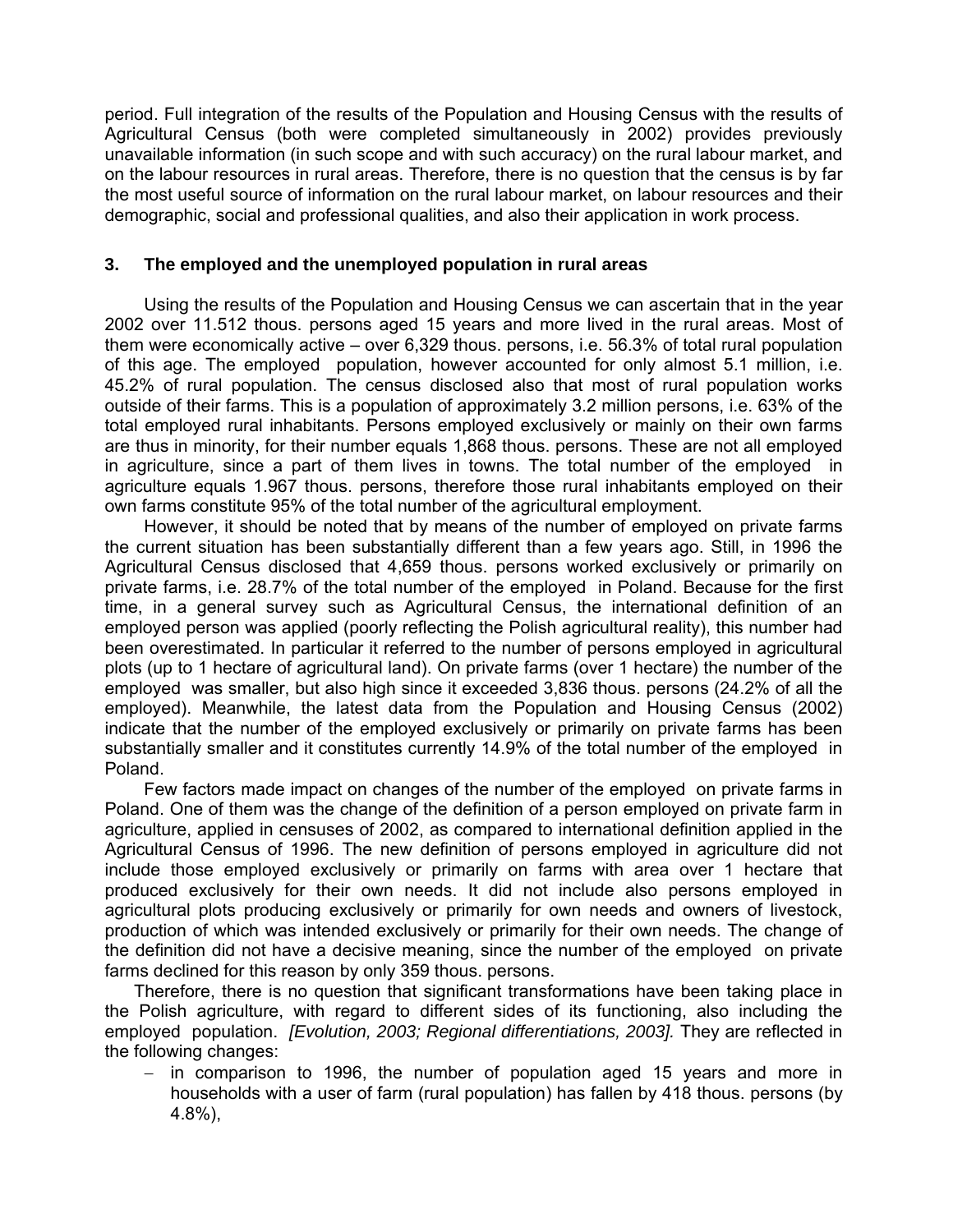- − in relation to 1996 the number of rural population employed exclusively outside a farm has increased (by about 989,000 persons),
- − after 1996, the attitude of rural population towards unemployment changed. Still in 1996, on the basis of the Agricultural Census, rural population had declared their unemployment very rarely (thus the number and unemployment rate in this population had been very low at that time), which resulted in hidden unemployment on a large scale – about 900,000 persons. Much bigger part of rural population declared themselves as the unemployed during the census of 2002, as a result of which the number and rate of the open unemployment among the agricultural population increased considerably (the unemployment rate of 14.1%), and the scale of hidden unemployment considerably fell – to over 300,000 persons.

 Current data on the number of persons employed on private farms in agriculture have been more reliable, since they are close to the LFS results. These difficulties in establishment of the number of persons employed in agriculture reflect a huge importance of a correct system of information for rural labour market, and also the need for a good survey on rural population that can provide good quality and reliable data as well as guarantee international comparability of information.

 Despite these changes, there have still been redundant persons from the farm productivity's point of view among persons working exclusively or primarily on their own farms. It has been assumed that this part of population employed on farms is referred to as the hidden unemployment. In view of results of the Agricultural Census of 1996 this population accounted for, depending on qualification criteria, even about 900,000 persons. Since then, in following 6-7 years the situation changed, because hidden unemployment decreased significantly in private farms. In 2002, the number of persons working on private farms and considered as redundant (i.e. those who worked maximum three months in a given year or persons who despite working longer than three months but on average less than 4 hours a day) constituted 417,000 persons, out of which over 386,000 were rural population (about 93%). Hidden unemployment in agriculture has been almost exclusively a problem of population living in the rural areas. First of all these are persons working only on their own farms (minimum number of persons working mainly on their own farms and agricultural plots) and, in majority, women (53%). Despite a decrease of the hidden unemployment rate, still these persons have a big share in total number of rural population employed in agriculture (20.7%). This proportion is larger for population of women (24.1%) than for men (17.8%).

| Specification |                            | Total | Men   | Women |
|---------------|----------------------------|-------|-------|-------|
|               | TOTAL                      | 417.0 | 197.7 | 219.3 |
|               | Inhabitants of rural areas | 386.1 | 181.3 | 204,8 |
|               | in % of total population   | 92.6  | 91.7  | 93.4  |

Table 1. Hidden unemployment on farms in Poland

Source: own calculations based on Population and Housing Census 2002

 Hidden unemployment primarily exists in small farms with smaller area than 5 hectares (about 60%), and to the largest degree pertains to older persons, since more than a half of this population are persons aged 45 or more. Within this number almost one fifth is aged 65 or more and persons with primary or lower education (almost half) and with basic vocational education (about 28%). Hidden unemployment is therefore a phenomenon typical primarily to small farms and pertaining mainly to those employed in their own farms, older persons, persons with low qualifications and it includes women more frequently. [*Labour* r*esources*, 2003, p. 264-265]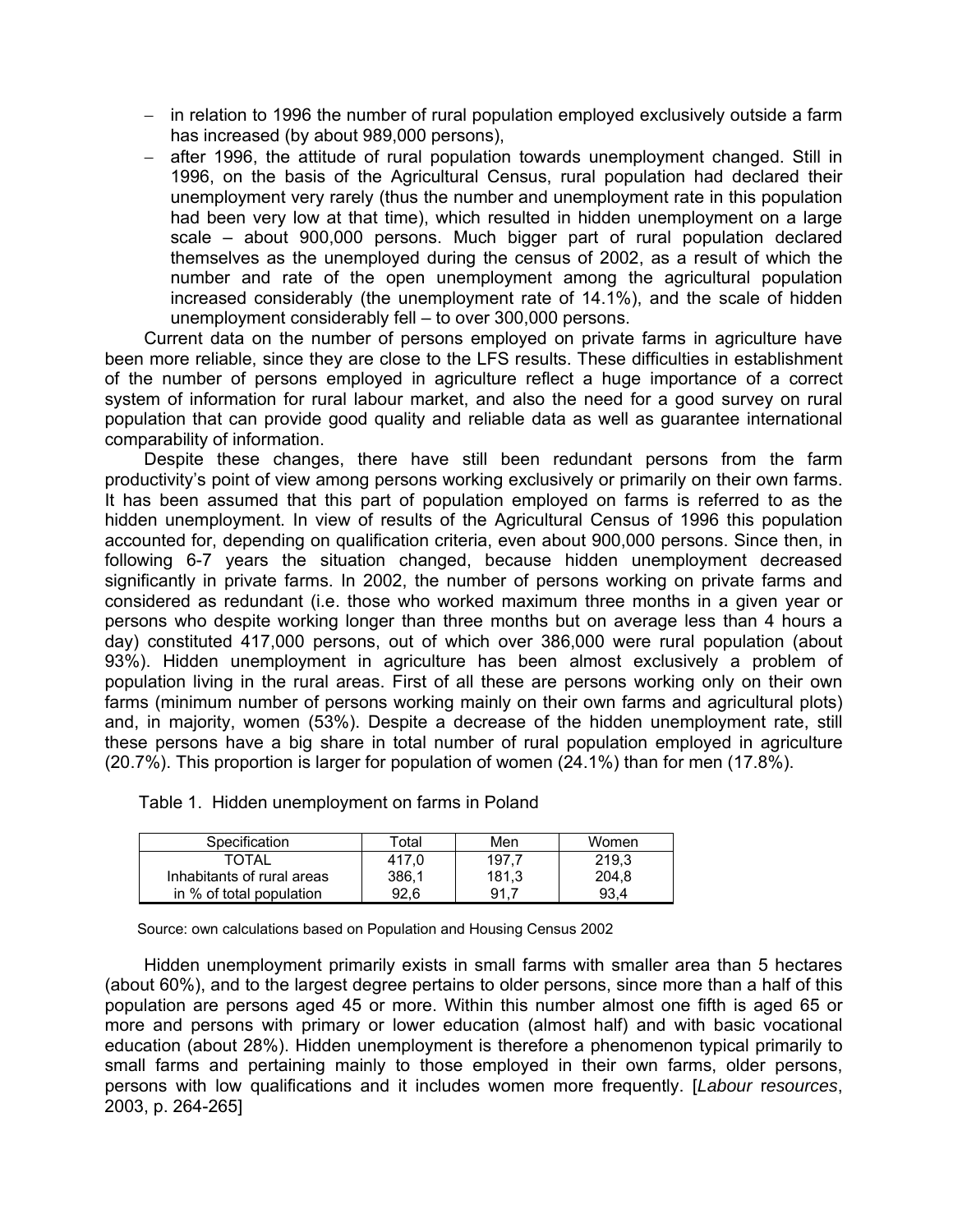A smaller scale of the hidden unemployment has been partially connected with the growth of open unemployment in rural areas. According to the Population and Housing Census there were 1,251 thous. unemployed in rural areas in 2002, which indicated a 19.8% unemployment rate. Unemployment, therefore, has not only been a problem for inhabitants of urban area but equally important problem for inhabitants of rural areas.

# **4. Dual character of rural labour market**

 From the point of view of evaluating the situation in the rural labour market in Poland, distinguishing the rural population connected with agriculture (population actually living in households with a user of a farm or agricultural plot) from population that is not connected with agriculture has a fundamental significance. Conventionally, we shall call the first group as agricultural population, whereas the second as non-agrarian population. According to the data from the Population and Housing Census (Census) of 2002 over 11.5 million persons aged 15 years or more lived in the rural areas (almost 79% of the total rural population). Out of this over 6.7 million (i.e. 58.5% of total population in this age) – are connected with households of private farmers (over 80% of total rural population in the country). Population that is not connected with farms is thus less numerous but it counts almost 4.8 million persons.

 Each of the groups however is strongly differentiated in respect of many features and their positioning in the labour market. As shown in earlier surveys and analyses, actually the main line dividing the population living in rural areas lies between these two groups. This line determines two segments of the rural labour market. [Rosner, 2003, p. 219] That is why it is sometimes stressed that the Polish rural labour market is of a dual nature.

 Distinction of these two rural labour markets (agricultural, non-agrarian) has also significant value for reflection upon the future of the rural labour market. It should be assumed that the trends in both labour markets would take completely different courses in the future. It is hard to expect a development of the agricultural labour market, creating new jobs and employing a larger number of persons. It should be rather expected that, according to trends observed earlier in many countries, this market would significantly shrink. Opposite expectations refer to the non-agrarian rural labour market in the rural areas, which should systematically develop, offering more jobs for population inhabiting rural areas, including that moving out from agriculture. Solution of problems in rural labour market is therefore connected with the development of the non-agrarian sector of economy in the rural areas.

 All basic indicators indicate fundamental differences in the labour market status of agricultural and non-agrarian population. Traditionally agricultural population distinguishes itself with a relatively high rate of economic activity. This feature was also confirmed in 2002 (the rate of economic activity was 60.9%), though the level of economic activity of agricultural population is not as high at present as it used to be a dozen or so years ago. Nevertheless the level of economic activity of the agricultural population is considerably higher than that for nonagrarian population (49.6%). These differences in the level of economic activity of above mentioned groups refer both to men and women (in both sub-populations the economic activity is higher among men). Higher economic activity of agricultural population is also typical for all population age groups but biggest differences can be observed in pre-working age and postworking age and non-mobile working age (45-59/64 years). High economic activity in postworking age is the feature distinguishing the agricultural population. In 2002, every fifth person in post-working age was economically active, whereas in the non-agrarian group it was a marginal phenomenon (the rate of economic activity was 1.6%). On the other hand the nonagrarian population is characterized, as opposed to agricultural population, with a relatively small economic activity in non-mobile age (49.3%), which has influence on lower level of economic activity of total population in the working age. Higher level of economic activity of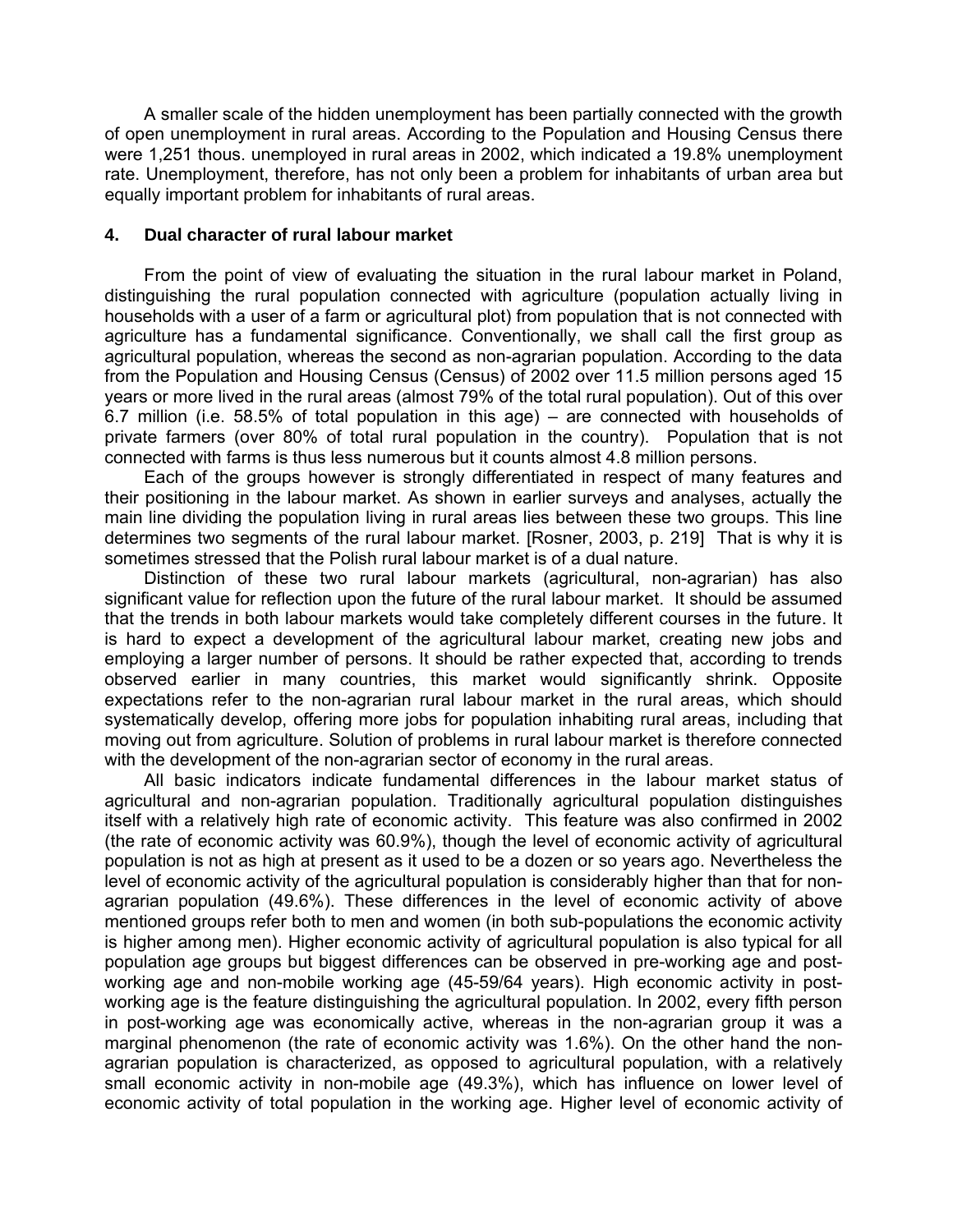agricultural population than that of non-agrarian is typical for each educational level. These differences, however, are not large within the group of persons with highest educational level (tertiary, post-secondary and vocational secondary) but are significant for population with primary education at the most.

 The higher level of economic activity of agricultural population than that of the nonagrarian population results from differences in employment intensity. The rate of employment for the agricultural population (52.8%) is considerably higher than that for the non-agrarian population (34.3%) and to a larger extent this refers to women than men. So that a considerably larger part of the agricultural than non-agrarian population is employed and this refers both to men and women. A higher rate of employment is typical for agricultural population in all age groups but largest differences refer to population in post-working, preworking (but this is a relatively small population) and non-mobile age.

 There is also a clear regularity: the lower level of education of the population the larger difference in employment intensity in favour of the agricultural population. The rate of employment for the agricultural population with primary education exceeds 36%, whereas for non-agrarian population it is only 12%. Therefore, persons with higher qualifications (educational level) find employment easier no matter if it is the agricultural or non-agrarian population but higher chances for employment of the non-agrarian population are primarily connected with a higher level of its education. The lower it is, the lower is the rate of employment. It is an important indicator for the strategy of increasing employment of rural population, particularly of that not connected with agriculture.

|                      | Agricultural population |            |              | Non-agrarian population |            |           |
|----------------------|-------------------------|------------|--------------|-------------------------|------------|-----------|
| Specification        | Economic                | Employment | Unemployment | Economic                | Employment | Unemploy- |
|                      | activity rate           | rate       | rate         | activity rate           | rate       | ment rate |
|                      |                         |            |              |                         |            |           |
| <b>TOTAL</b>         | 60,9                    | 52,8       | 13,4         | 49,6                    | 34,3       | 31,0      |
| Men                  | 67,8                    | 58,9       | 13,1         | 57,9                    | 41,5       | 28,3      |
| Women                | 53,9                    | 46,5       | 13,7         | 42,1                    | 27,6       | 34,4      |
|                      |                         |            |              |                         |            |           |
| Age                  |                         |            |              |                         |            |           |
| Pre-working          | 10,3                    | 9,7        | 6,4          | 2,8                     | 1,9        | 33,9      |
| Working              | 76,0                    | 65,1       | 14,4         | 68,7                    | 47,3       | 31,1      |
| Mobile               | 80,7                    | 66,1       | 18,1         | 77,3                    | 52,2       | 32,5      |
| Non-mobile           | 67,1                    | 63.1       | 5,9          | 49,3                    | 36,3       | 26,4      |
| Post-working         | 20,3                    | 20,2       | 0,3          | 1,6                     | 1,5        | 7,3       |
|                      |                         |            |              |                         |            |           |
| <b>Education</b>     |                         |            |              |                         |            |           |
| Tertiary             | 87,3                    | 80,4       | 7,8          | 84,7                    | 79,4       | 6,2       |
| Post-secondary       | 81,7                    | 71,3       | 12,7         | 75,6                    | 62,6       | 17,2      |
| Secondary vocational | 79,9                    | 68,5       | 14,2         | 73,7                    | 56,6       | 23,2      |
| Secondary general    | 62,6                    | 50,6       | 19,1         | 56,5                    | 40,5       | 28,2      |
| Basic vocational     | 79,1                    | 66,9       | 15,4         | 71,9                    | 47,4       | 34,1      |
| Complete primary     | 40,7                    | 36,4       | 10,4         | 23,5                    | 11,8       | 49,7      |
| Incomplete primary   |                         |            |              |                         |            |           |
| and without school   |                         |            |              |                         |            |           |
| education            | 18,2                    | 17,5       | 3,7          | 2,6                     | 1,1        | 58,0      |

Table 2. Population living in rural areas aged 15 and more according to economic activity and selected features in 2002

 Source: Economic activity of population, Population and Housing Census, Agricultural Census, CSO, Warsaw 2003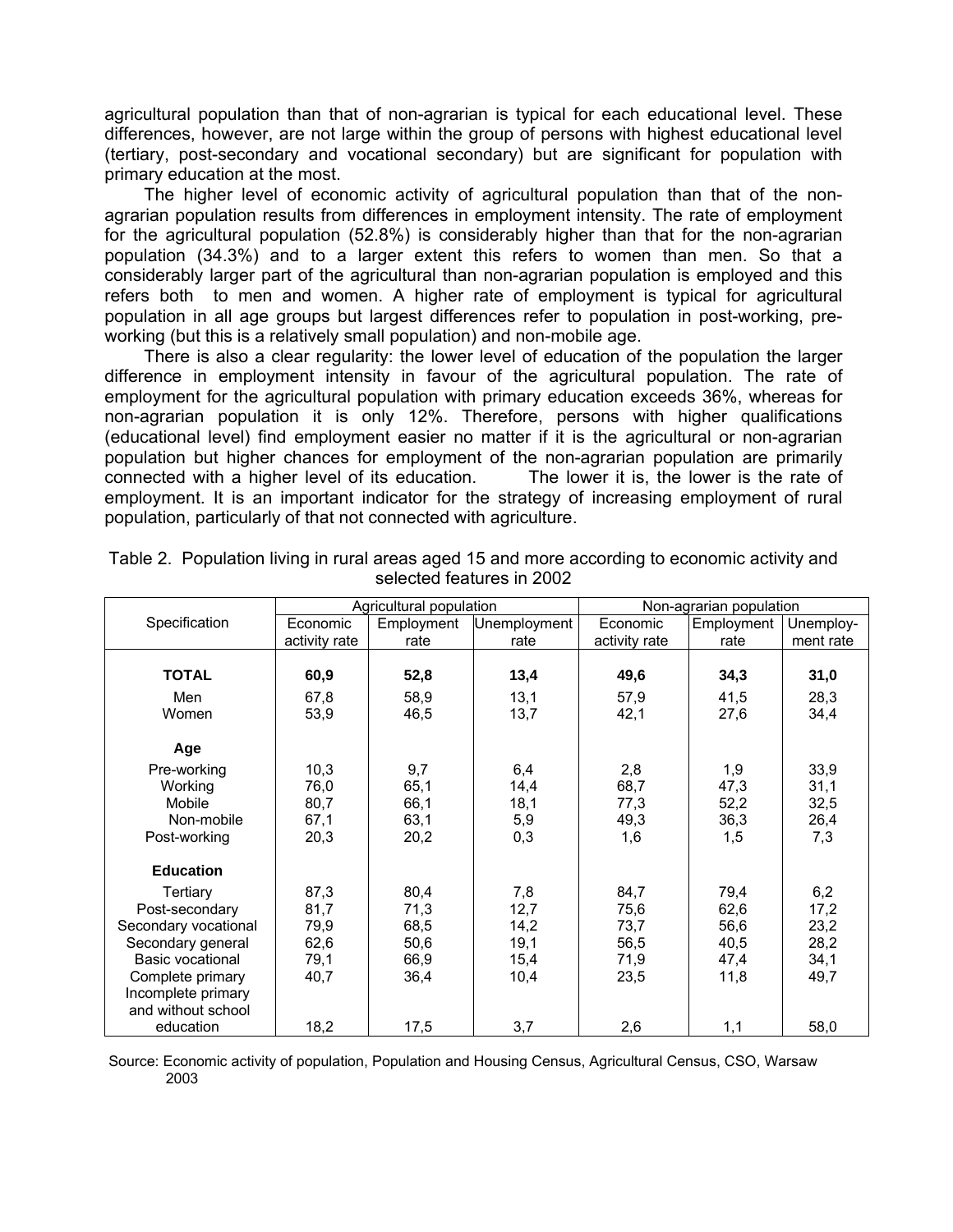Another feature that is distinguishing agricultural and non-agrarian population in the labour market is the risk of unemployment. As it appears, it is much bigger among the non-agrarian population. The rate of unemployment for the non-agrarian population was 31% that is 2.3 times higher than the rate for the agricultural population (the unemployment rate of 13.4%). This difference is even bigger in case of women (34.4% for non-agrarian and 13.7% for agricultural population).

 Larger risk of unemployment for non-agrarian population as compared to agricultural population exists practically in all age groups. It has been most clearly visible among the population at pre-working age (but this is a relatively small group of the unemployed). Also it is observed in the post-working age group (in agricultural population there is virtually no unemployment and in non-agrarian group it exceeds the level of 7%, so it is also not high) and in non-mobile age group. In this last group the unemployment in agricultural group is relatively small (unemployment rate of about 6%) but in the non-agrarian group this rate exceeds 26% (i.e. more than four times higher). The largest unemployment rate, however, exists among nonagrarian population in pre-working age (34%) and in working-mobile age (32.5%). Definitely in the worst situation in the rural labour market are young persons (up to 24 years of age), among which the unemployment rate for the non-agrarian group was 48.8% and for the agricultural population 33.4%. The situation in the labour market for young non-agrarian population is therefore even more difficult than the situation of young persons in urban areas and decisively more difficult than that of agricultural youth. However, a high risk of unemployment across all age categories and relatively large proportion of the unemployed population in older age groups is a characteristic feature of the non-agrarian rural population.

 The non-agrarian group is an example that confirms the broadly recognized feature of unemployment, namely a high unemployment risk for population with low qualifications. In the light of the results of 2002 censuses (Population and Agricultural) the low educational level of non-agrarian population is fostering a high rate of unemployment. Among the non-agrarian population with primary education, at the most, the unemployment rate has exceeded 50%. A high intensity of unemployment can also be observed among population with basic vocational education (unemployment rate of over 34%). None of the qualification groups (according to education) among the agricultural population has had so high unemployment rate. The highest unemployment rate refers to the population with general secondary education (19.1%), whereas unemployment rate for other groups is considerably lower. It is worth noting that the agricultural population with primary education, at the most, features relatively low unemployment (unemployment rate of about 10%) and this is the most typical difference between the unemployment of agricultural and non-agrarian population.

 Summarizing, we can therefore state that in rural areas we observe considerable separate features in the situation of agricultural and non-agrarian population in the labour market. This first group is characterized by a higher level of economic activity, mainly because of a higher involvement of post-working age and working-mobile age population in work process and population with at least primary education (higher employment levels). On the other hand nonagrarian population is characterized by a high unemployment level, considerably higher than that of the agricultural population, but also considerably higher than that of the urban population. Situation of the non-agrarian population in the labour market is therefore particularly difficult but the youth and population with low education levels are in the most difficult situation.

Discussed differences between agricultural and non-agrarian population are not the one and only because each of these populations is also differentiated internally by a number of features. However, from the point of view of measurement methods for rural labour force these differences are particularly important.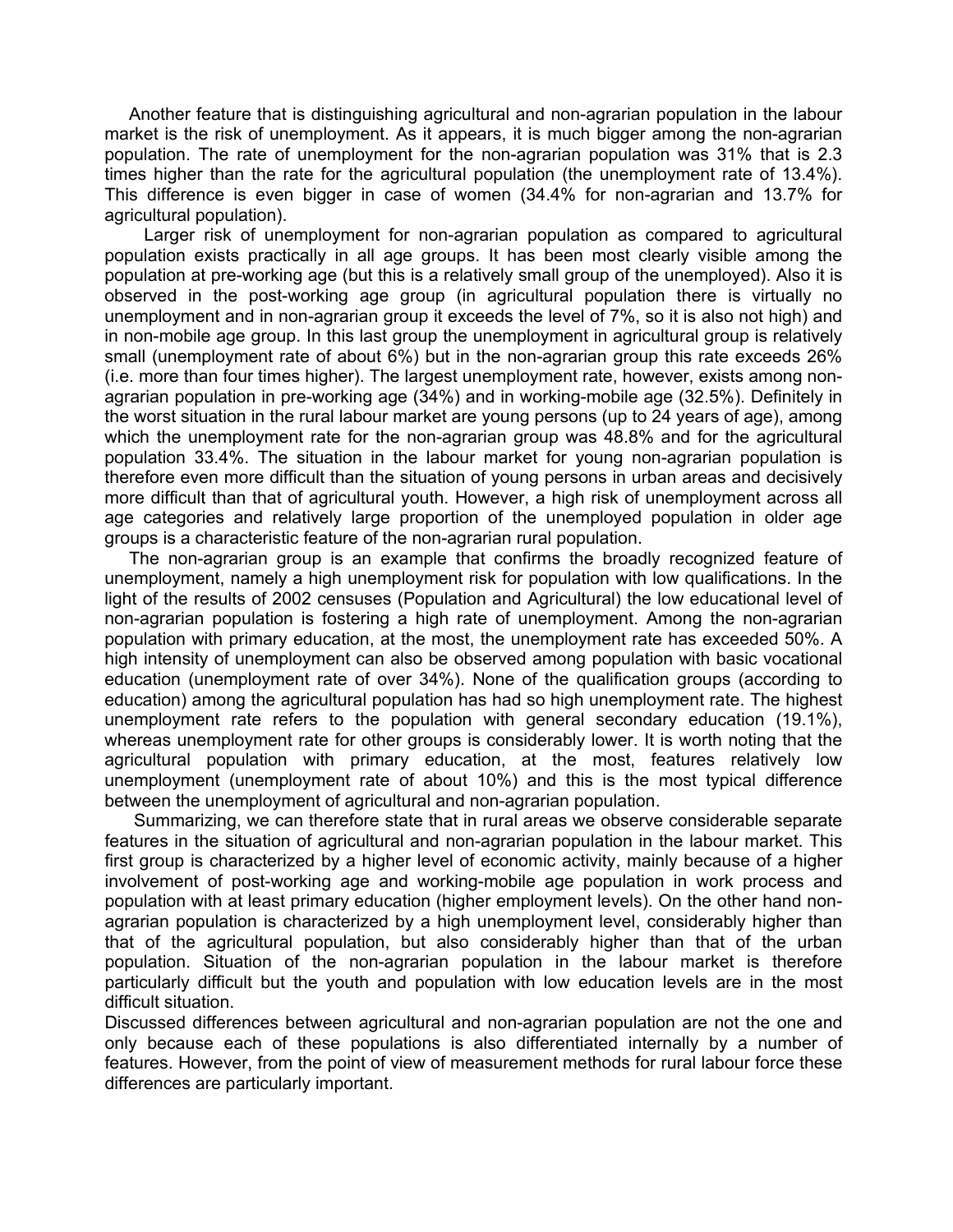### **5. Current survey of the rural labour force**

Analysis of the census data has confirmed that in the Polish reality we have to deal with two segments of the rural labour market and with fundamentally different situation of the two groups of rural population: the agricultural and the non-agrarian population. This phenomenon of the Polish rural area justifies monitoring of changes in the rural labour market. Census surveys, despite huge cognitive merits, because of their periodical character, do not satisfy these needs. For that purpose a system of analysis of the labour market was established, which provides the latest data on basic occurrences and processes.

 The Labour Force Survey (LFS) is most useful for complex analysis of the resource of the rural labour force. Primarily, because it includes population actually living in rural areas and provides information about its situation in the labour market. This is the only current survey, on the basis of which we can analyze the rural labour force.

 An important advantage of the LFS, from the point of view of the characteristic of the Polish rural area, is a possibility to distinguish on its basis between the agricultural and nonagrarian population, which – as we already know - differ in situation in the labour market. Without a separate analysis of agricultural and non-agrarian populations there is no chance to comprehend the fundamental division lines in rural areas and present the most important problems of the rural labour market.

 A huge advantage of this survey is that we can isolate, on the basis of it, all population categories important for the diagnosis of the rural market, namely: the active, employed and unemployed and economically inactive population. Apart from the census, no other survey provides so conceptually coherent and essentially uniform data. This creates exceptional interpretative possibilities, free from essential incoherence of different information sources on labour market situation and enables quite broad analysis of certain population categories. For each one of the distinguished population groups (the active, employed, unemployed, and inactive) we have a lot of information on their demographic, social and professional properties. Therefore, based on the LFS, we can conduct the most complex analysis of the rural labour market.

 In Poland, this survey has been conducted since 1992, with quarterly frequency from the very beginning and thus, we have a relatively long time series data. Thus, an additional merit of this survey is the possibility of analyzing the quarterly changes in the rural labour market, which is desirable with regard to the continuous reconstruction of agriculture and rural areas.

 On the basis of the LFS we have the possibility to distinguish agricultural and nonagrarian populations in the rural area and describe their up-to-date situation (in quarterly cycles). However, the representative character of the survey does not allow for a more indepth analysis of certain population groups at the level of local and above local labour markets. (NUTS 3,4,5). But apart from the LFS we have at our disposal a number of other surveys that include certain groups of labour force in the rural areas. Due to organization and accessibility of data, these surveys differ in case of agricultural and non-agrarian population. It should be stressed though that the current labour statistics examines work places, also by their localization in urban or rural areas, but does not examine the population by their place of living. In case of population living in rural areas we can evaluate its situation in the labour market only approximately, since inhabitants of rural areas occupy the majority of rural work places. This does not change the fact that possibilities of a rural population analysis on the basis of current labour statistics are limited.

 As far as survey on persons working in rural areas is concerned, it is an integral part of the survey on labour market outside of private farms. With regard to entities with more than 9 employees, these surveys are conducted with monthly and quarterly frequency but using the method of enterprises, without the possibility of isolating the number of work places in rural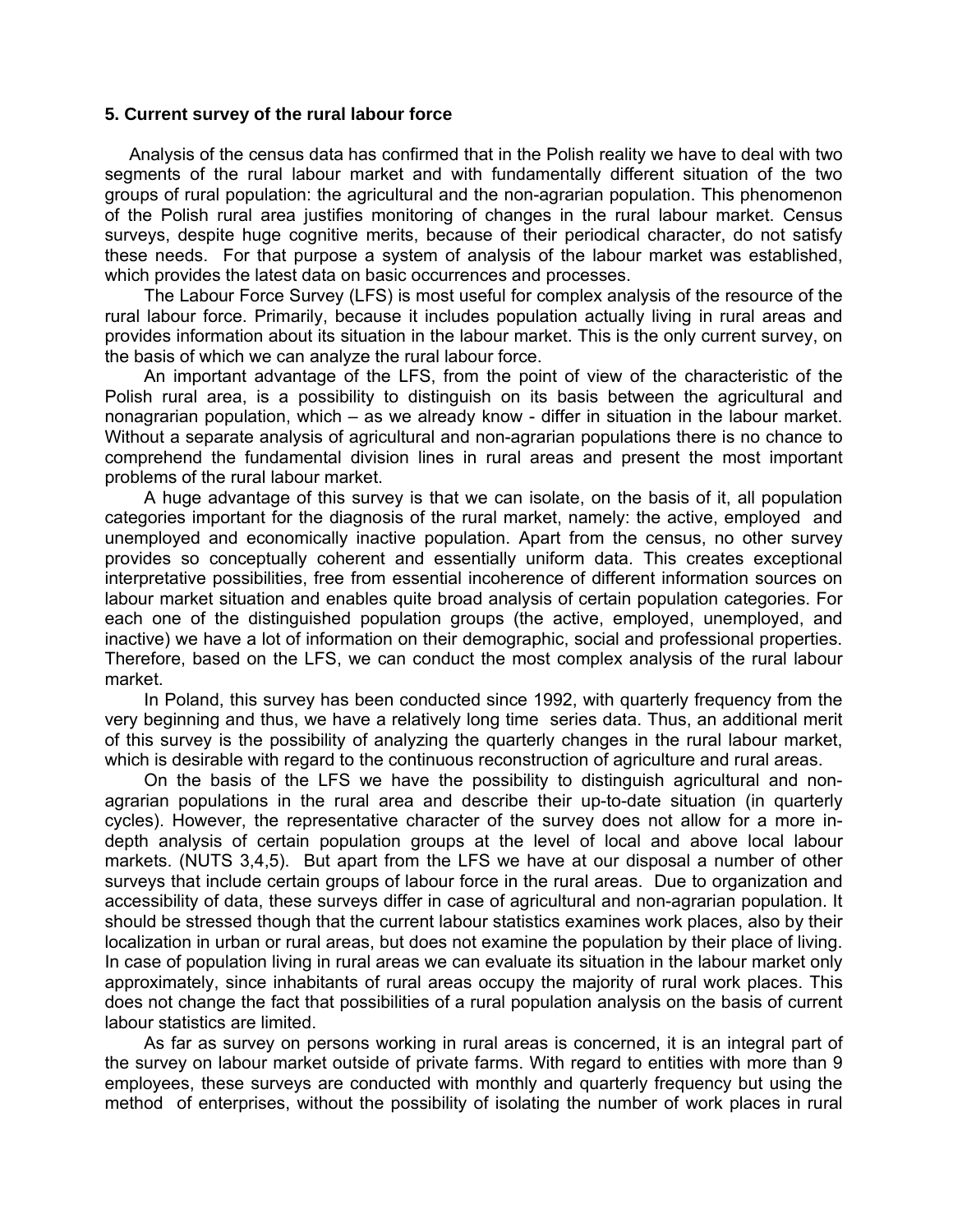areas. Only the annual survey is more detailed and allows distinguishing persons employed in the rural areas. In addition, once a year we also conduct a survey on units employing up to 10 persons, with the possibility to distinguish work places located in the rural areas. Therefore, only annual surveys provide data on the number of persons employed in the rural areas outside of private farms. They carry, however, a limited range of information on the characteristic of persons employed in the rural areas since they distinguish only their gender.

 However there have been no current surveys on persons employed on private farms. To establish a general number of the population employed in rural areas we utilize the data about persons employed on private farms from the LFS or we prepare estimates based on data from the last Population or the Agricultural Census. Nevertheless, lack of conformity of results that originate from different sources has so far impeded preparation of estimates, therefore so far a constant number of persons employed on private farms, established during the Agricultural Census of 1996 had been assumed for official information on the number of persons employed in 1996-2002. The results of the latest census have shown that is had been a false assumption. For that reason, in the nearest future, as an additional source of data on persons employed on private farms, a survey on the structure of agriculture (Farm Structure Survey) shall also be applied. This survey shall be conducted every 2 years.

 Next, when it comes to the unemployed as the second category of population constituting the labour force, we have two sources of information in Poland: the register of unemployment and the LFS. I have mentioned above the advantages and limitations of the LFS. There is no question that it has been the best source of data on unemployment in the rural areas, providing complex and internationally fully comparable data. Its disadvantage has been the quarterly frequency of data dissemination (monthly data are needed) and limited possibilities of spatial presentation (data are accessible for voivodships only while data are necessary also for local labour markets). From this point of view the registers of unemployment are a good supplement for the LFS. On their basis, data on the registered unemployment have been accessible on a monthly basis and with high accuracy in spatial approach (on the poviat level). Unfortunately, the registers encompass only a part of the actually unemployed in the rural areas. According to the definition, binding upon legal regulation [The Law, 2004], agricultural population from farms having more than 2 hectares of agricultural land is not accounted for as the unemployed. From the point of view of the survey on rural labour market this has been a big constraint.

 There is also hidden unemployment in the rural areas and this does not only refer to economically inactive population because of their discouragement in searching for a workplace, but also to the employed in agriculture. As it was shown earlier there are persons who help but economically redundant from the productivity of a farm point of view among persons working on private farms. The current statistics of the labour market does not offer the possibility to estimate the number of this population, not to mention its demographic and professional characteristics. In the nearest future such estimates will be possible on the basis of the results of the Farm Structure Survey.

 What results from the above review is that possibilities for complex analysis of the rural labour force based on current surveys of labour market are limited. Actually only the LFS provides data that enable such analysis but with a limited spatial scope. The remaining sources of data on labour force provide fragmentary information and primarily on work places located in the rural areas. Creation of an integrated system of surveys and accounts for labour market that allows a quite detailed analysis of the rural labour market has still been an important task for labour market statistics.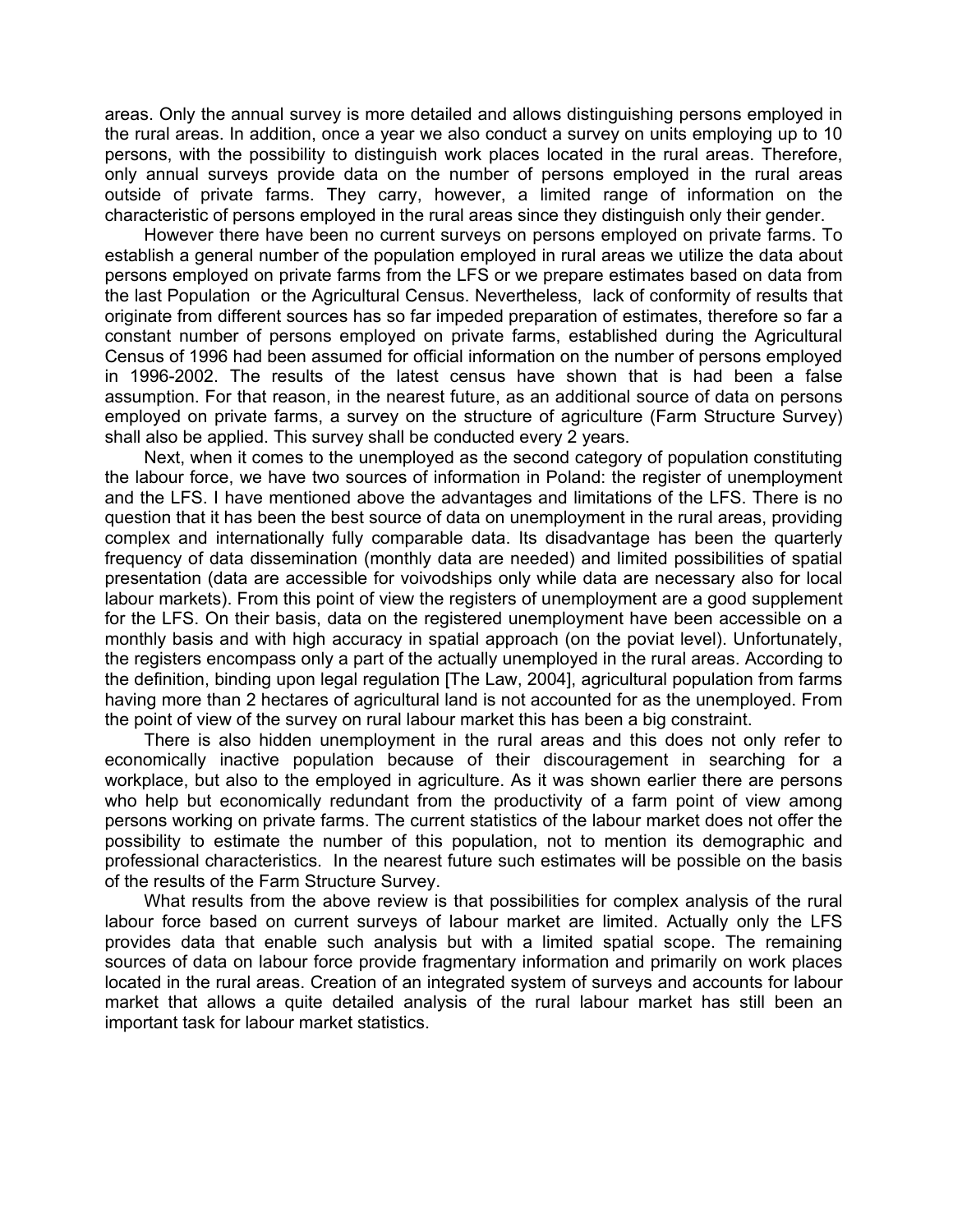### **6. Directions for improvement of rural labour force measurement**

 The best current source of data on the rural labour force has been the LFS, as it has been discussed. However, a representative character of this survey (at limited sample size due to financial constraints) limits the analytical possibilities of the rural labour market in the spatial approach (to voivodships). Meanwhile, the demand for data on local labour market has been systematically growing and therefore one of the directions for improvement of statistics has been broadening of the scope of data estimation for small areas with the use of the LFS results. The Central Statistical Office, within the framework of improving the regional statistics, has already commenced works in this regard. We have also enjoyed a greater support from academics**,** because the statistical issues of small areas have considerably gained importance in last years. [Gołata, 2004]

 In case of the rural labour market, the data on employed persons in private farms have been particularly sensitive. The experiences from the transition period have shown that collection of reliable information on population employed in agriculture has been very difficult. Only results from the LFS have been accessible on up-to-date basis, however without a possibility of comparison with any other source of information. For this reason the LFS data have often been criticized by its users as being not much reliable. The last census has proved that this criticism has not been justified. Nevertheless, because of a small representation of rural population and farmers in this survey, it has been recommended to use also other sources on persons employed on private farms. Such possibilities are offered by the Farm Structure Survey (FSS), the framework of which provides for a relatively broad range of information on the employed persons. This information has primarily been referring to work time in certain seasons (spring, summer, autumn, winter) with consideration of the number of working weeks in the season and the average number of working hours in a week. Such approach to work-time was comparable to other surveys on rural population, which were conducted earlier using the opportunity of carrying out the LFS and during the 2002 Agricultural Census. The FSS shall be conducted every 2-3 years but still the accessibility of necessary data shall be more frequent than in case of the population censuses. Thank to this survey the results from the LFS shall be confronted with the FSS data in the part regarding persons employed on private farms. With such comparison (verification) of the LFS data we will be able to use them for estimation of persons employed on private farms. However, initial data shall always be taken from censuses (or Agricultural Census) and then updated with the use of trends, observed in the LFS, referring to the change of the number of population employed on private farms. Starting from the year 2002, data on persons employed on private farms in agriculture shall be updated at least once a year.

 Both sources of data (LFS and FSS) shall also be used for estimation of work units on private farms. First such attempt has been made on the basis of results of the Population and Housing Census and the Agricultural Census of 2002 (Systematics, 2003) and these estimates shall be prepared regularly. Since this is a very important economic category, which decisively better than the number of persons characterizes the actual work outlays taking place in agriculture. It has a larger meaning because, in the Polish agriculture, work-time of farmers is significantly different in certain seasons and, moreover, the work input of different persons employed in agriculture is different.

 Measurement of the rural unemployment requires further improvement also. In case of the non-agrarian population, information from unemployment registers has been very useful. This cannot be stated about the agricultural population since the register omits a certain group of the unemployed. Better information on the agricultural population has been provided by the LFS but without the possibility of a detailed spatial analysis. It seems that the most rational direction of actions is to estimate the unemployment for small areas (also rural) on the basis of